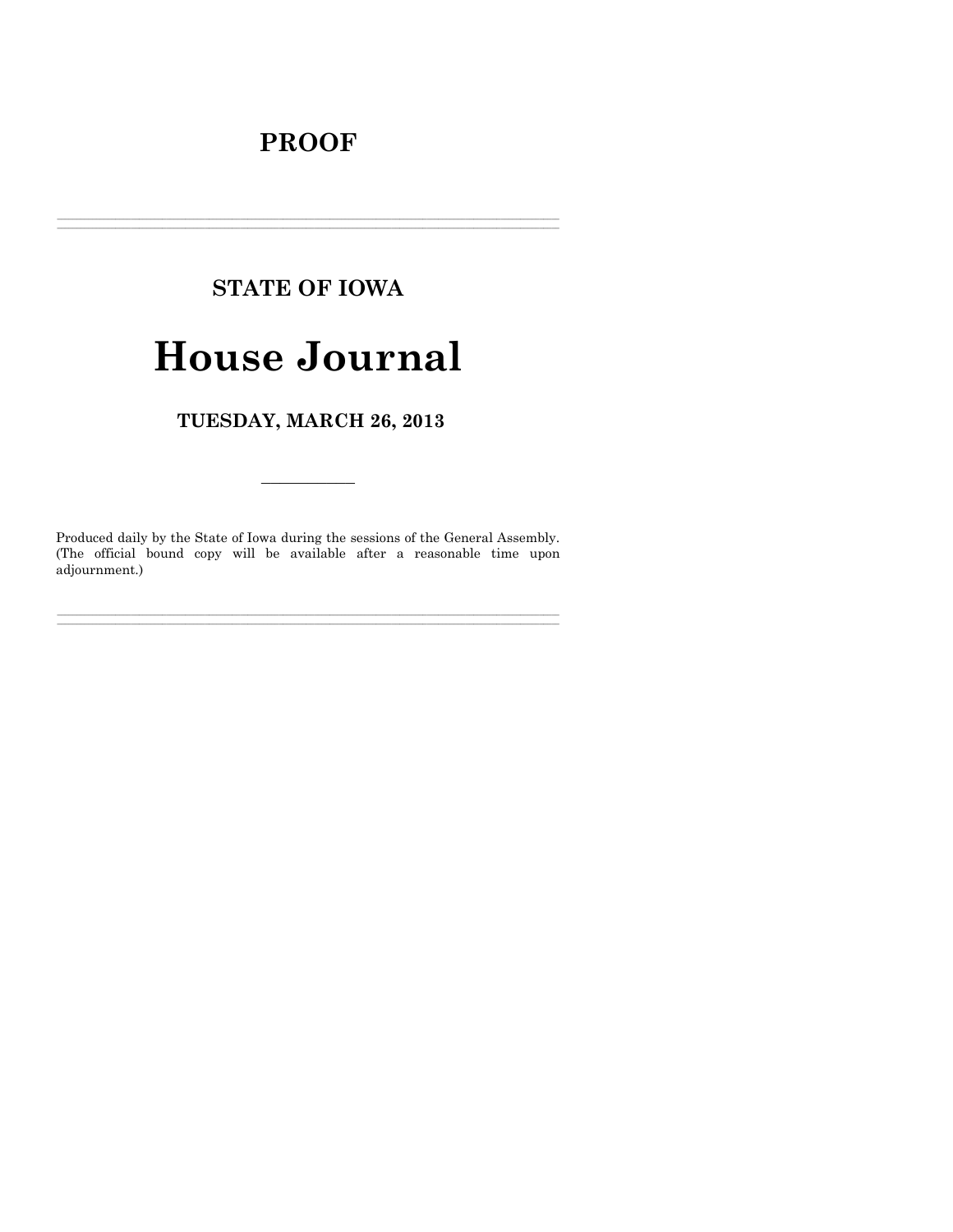### **JOURNAL OF THE HOUSE**

Seventy-second Calendar Day - Forty-seventh Session Day

Hall of the House of Representatives Des Moines, Iowa, Tuesday, March 26, 2013

The House met pursuant to adjournment at 8:31 a.m., Speaker Paulsen in the chair.

Prayer was offered by Representative Rayhons of Hancock County.

#### PLEDGE OF ALLEGIANCE

The Pledge of Allegiance was led by Cub Scout Pack 50 of Des Moines. They were the guests of Representatives Murphy of Dubuque and Oldson of Polk.

The Journal of Monday, March 25, 2013, was approved.

#### MESSAGES FROM THE SENATE

The following messages were received from the Senate:

Mr. Speaker: I am directed to inform your honorable body that the Senate has on March 25, 2013, passed the following bill in which the concurrence of the Senate was asked:

[House File 486,](http://coolice.legis.state.ia.us/Cool-ICE/default.asp?Category=billinfo&Service=Billbook&frame=1&GA=85&hbill=HF486) a bill for an act relating to persons offering orthotic, prosthetic, and pedorthic services to the public, and relating to the scope of orthotic, prosthetic, and pedorthic services which may be ordered by certain health care providers, and including transition provisions.

Also: That the Senate has on March 25, 2013, passed the following bill in which the concurrence of the House is asked:

[Senate File 296,](http://coolice.legis.state.ia.us/Cool-ICE/default.asp?Category=billinfo&Service=Billbook&frame=1&GA=85&hbill=SF296) a bill for an act relating to integrated care models for the delivery of health care, including but not limited to required utilization of a medical home by individuals currently and newly eligible for coverage under the Medicaid program and including effective date provisions.

Also: That the Senate has on March 25, 2013, passed the following bill in which the concurrence of the House is asked:

[Senate File 310,](http://coolice.legis.state.ia.us/Cool-ICE/default.asp?Category=billinfo&Service=Billbook&frame=1&GA=85&hbill=SF310) a bill for an act relating to the corn promotion board by providing for its governance, providing for an assessed checkoff on corn, and including effective date provisions.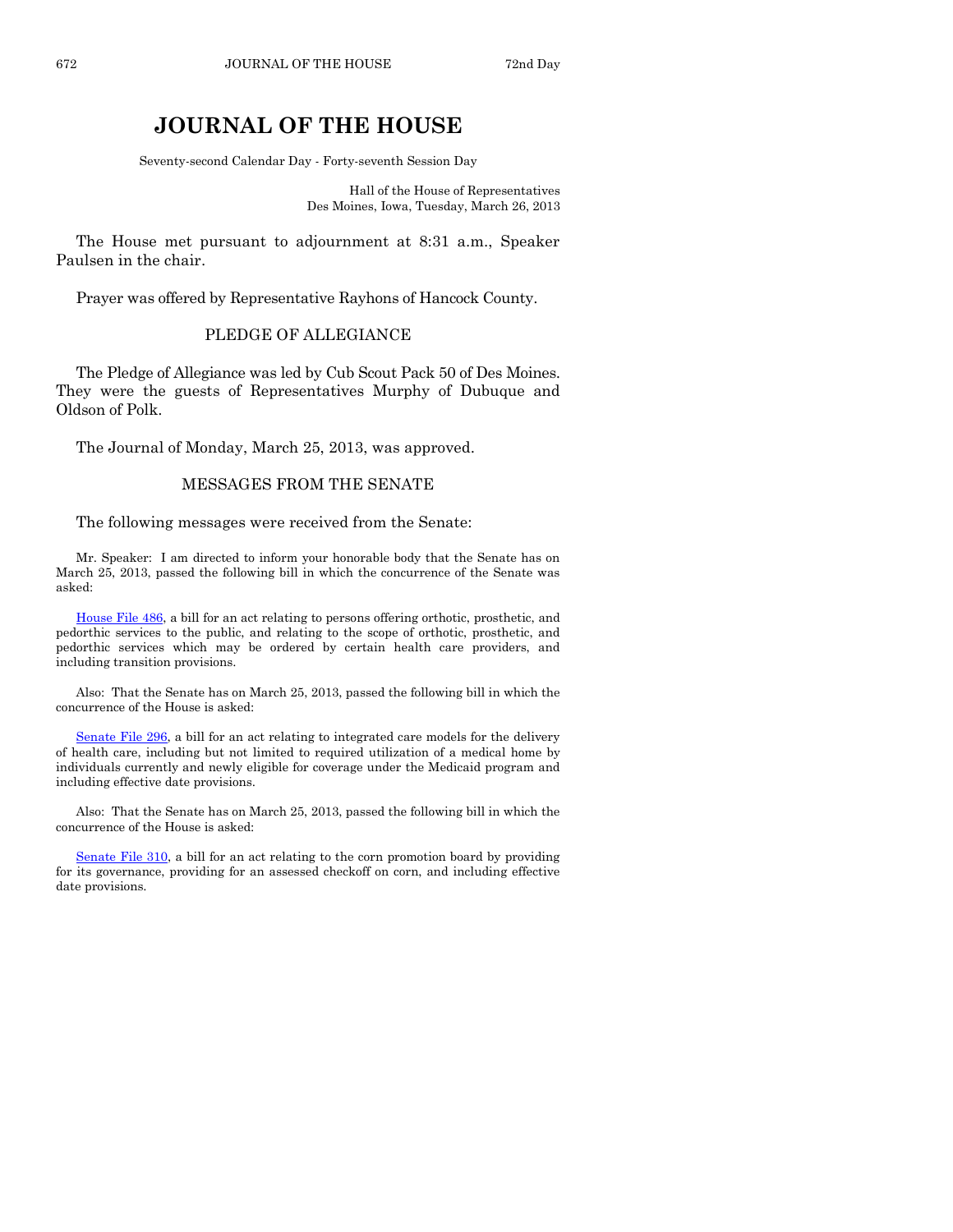Also: That the Senate has on March 25, 2013, passed the following bill in which the concurrence of the House is asked:

[Senate File 354,](http://coolice.legis.state.ia.us/Cool-ICE/default.asp?Category=billinfo&Service=Billbook&frame=1&GA=85&hbill=SF354) a bill for an act relating to public cafeterias concerning local purchasing preferences and the American heart association's dietary guidelines.

Also: That the Senate has on March 25, 2013, passed the following bill in which the concurrence of the House is asked:

[Senate File 358,](http://coolice.legis.state.ia.us/Cool-ICE/default.asp?Category=billinfo&Service=Billbook&frame=1&GA=85&hbill=SF358) a bill for an act concerning title to real estate.

Also: That the Senate has on March 25, 2013, passed the following bill in which the concurrence of the House is asked:

[Senate File 393,](http://coolice.legis.state.ia.us/Cool-ICE/default.asp?Category=billinfo&Service=Billbook&frame=1&GA=85&hbill=SF393) a bill for an act relating to prenatal care including required critical congenital heart disease screening for newborns as part of the state's newborn screening panel.

Also: That the Senate has on March 25, 2013, passed the following bill in which the concurrence of the House is asked:

[Senate File 416,](http://coolice.legis.state.ia.us/Cool-ICE/default.asp?Category=billinfo&Service=Billbook&frame=1&GA=85&hbill=SF416) a bill for an act relating to authorization procedures for certain county projects involving real property.

MICHAEL E. MARSHALL, Secretary

#### SENATE MESSAGES CONSIDERED

**[Senate File 358,](http://coolice.legis.state.ia.us/Cool-ICE/default.asp?Category=billinfo&Service=Billbook&frame=1&GA=85&hbill=SF358)** by committee on Judiciary, a bill for an act concerning title to real estate.

Read first time and referred to committee on **Judiciary.**

**[Senate File 393,](http://coolice.legis.state.ia.us/Cool-ICE/default.asp?Category=billinfo&Service=Billbook&frame=1&GA=85&hbill=SF393)** by committee on Human Resources, a bill for an act relating to prenatal care including required critical congenital heart disease screening for newborns as part of the state's newborn screening panel.

Read first time and referred to committee on **Human Resources.**

**[Senate File 416,](http://coolice.legis.state.ia.us/Cool-ICE/default.asp?Category=billinfo&Service=Billbook&frame=1&GA=85&hbill=SF416)** by committee on Judiciary, a bill for an act relating to authorization procedures for certain county projects involving real property.

Read first time and referred to committee on **Judiciary.**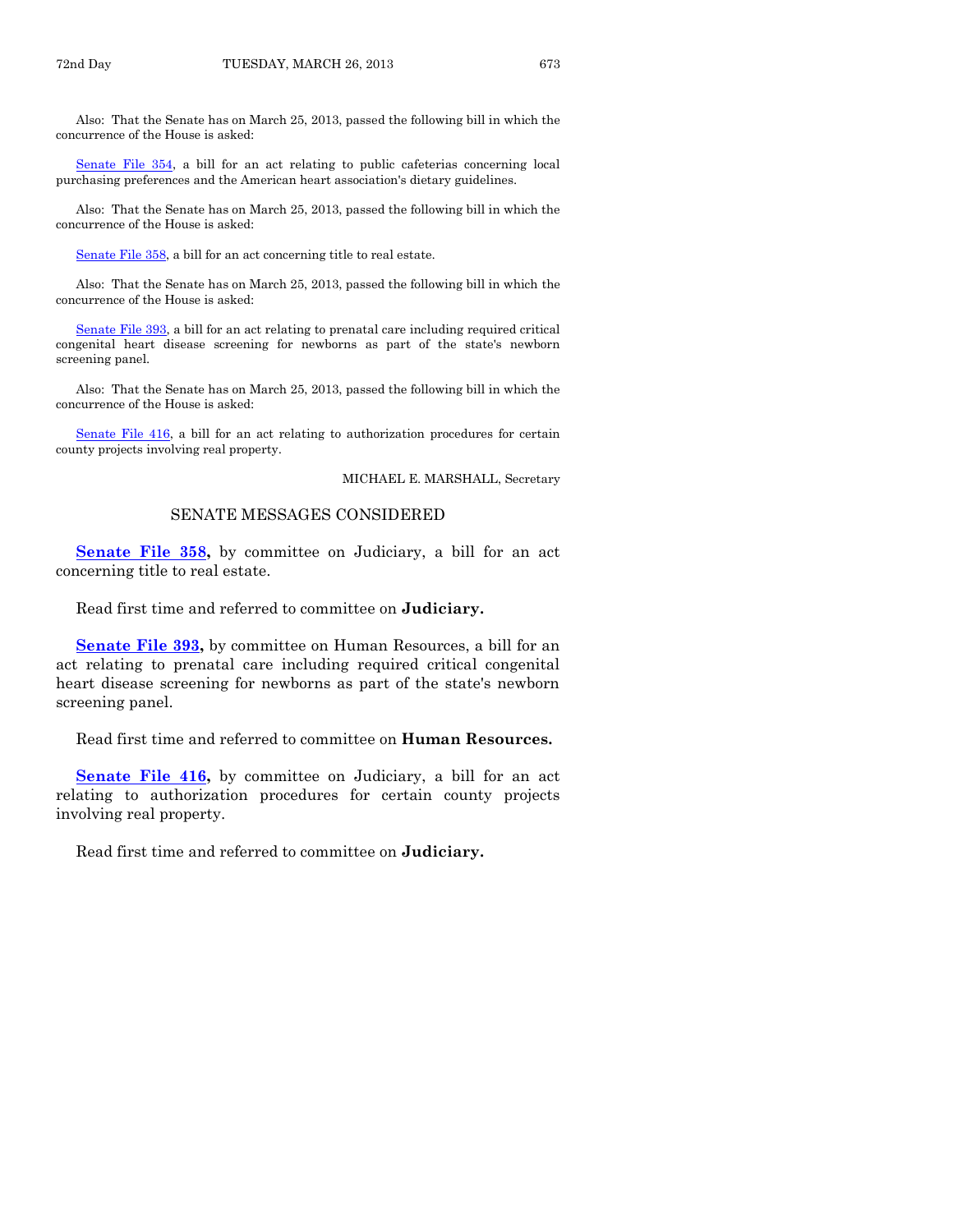**[Senate File 427,](http://coolice.legis.state.ia.us/Cool-ICE/default.asp?Category=billinfo&Service=Billbook&frame=1&GA=85&hbill=SF427)** by committee on State Government, a bill for an act relating to the licensing of plumbing, mechanical, HVAC-refrigeration, sheet metal, or hydronic professionals, including transition provisions, including effective date provisions, and making penalties applicable.

#### Read a first time and **passed on file.**

On motion by Upmeyer of Cerro Gordo, the House was recessed at 8:35 a.m., until 2:00 p.m.

#### AFTERNOON SESSION

The House reconvened at 2:04 p.m., Speaker Paulsen in the chair.

#### MESSAGES FROM THE SENATE

The following messages were received from the Senate:

Mr. Speaker: I am directed to inform your honorable body that the Senate has on March 26, 2013, passed the following bill in which the concurrence of the Senate was asked:

[House File 307,](http://coolice.legis.state.ia.us/Cool-ICE/default.asp?Category=billinfo&Service=Billbook&frame=1&GA=85&hbill=HF307) a bill for an act establishing the department of homeland security and emergency management.

Also: That the Senate has on March 26, 2013, passed the following bill in which the concurrence of the Senate was asked:

[House File 591,](http://coolice.legis.state.ia.us/Cool-ICE/default.asp?Category=billinfo&Service=Billbook&frame=1&GA=85&hbill=HF591) a bill for an act relating to estates and trusts and including retroactive and other applicability provisions.

MICHAEL E. MARSHALL, Secretary

#### INTRODUCTION OF BILL

**[House File 612,](http://coolice.legis.state.ia.us/Cool-ICE/default.asp?Category=billinfo&Service=Billbook&frame=1&GA=85&hbill=HF612)** by Heartsill, Shaw, Salmon, Sheets, Fisher, Schultz, Brandenburg, Alons, and Watts, a bill for an act creating the penalty of death for the commission of murder in the first degree, and the commission of either kidnapping in the first degree or sexual abuse in the first degree, or both, against the same minor who was murdered, providing a penalty, and including effective date provisions.

Read first time and referred to committee on **Judiciary.**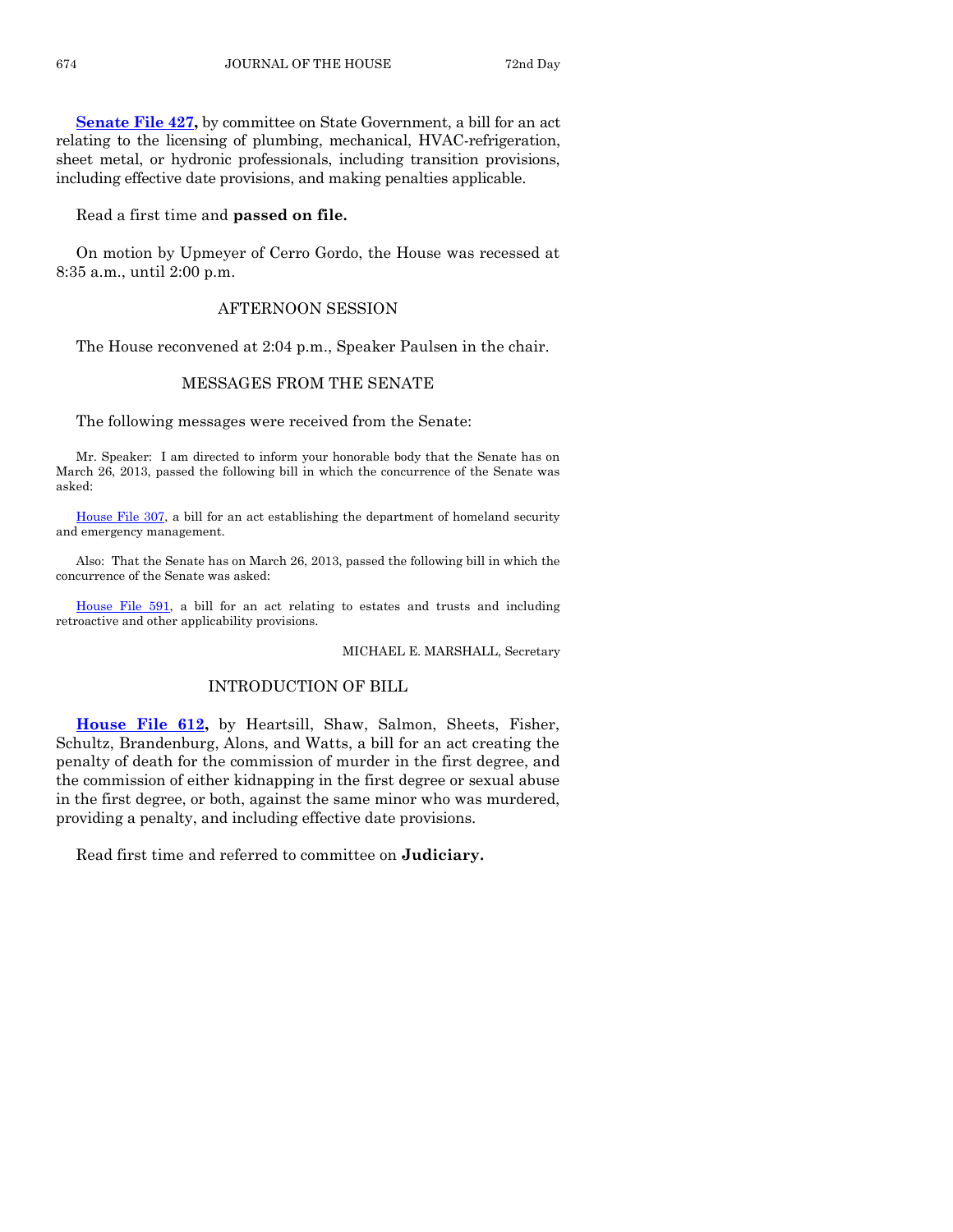#### SENATE MESSAGES CONSIDERED

**[Senate File 310,](http://coolice.legis.state.ia.us/Cool-ICE/default.asp?Category=billinfo&Service=Billbook&frame=1&GA=85&hbill=SF310)** by committee on Agriculture, a bill for an act relating to the corn promotion board by providing for its governance, providing for an assessed checkoff on corn, and including effective date provisions.

Read first time and referred to committee on **Agriculture.**

**[Senate File 354,](http://coolice.legis.state.ia.us/Cool-ICE/default.asp?Category=billinfo&Service=Billbook&frame=1&GA=85&hbill=SF354)** by committee on State Government, a bill for an act relating to public cafeterias concerning local purchasing preferences and the American heart association's dietary guidelines.

Read first time and referred to committee on **State Government.**

The House stood at ease at 2:06 p.m., until the fall of the gavel.

The House resumed session at 2:50 p.m., Speaker Paulsen in the chair.

#### CONSIDERATION OF BILLS Regular Calendar

**[House File 392,](http://coolice.legis.state.ia.us/Cool-ICE/default.asp?Category=billinfo&Service=Billbook&frame=1&GA=85&hbill=HF392)** a bill for an act relating to programs and services under the purview of the department of public health, was taken up for consideration.

[SENATE FILE 202](http://coolice.legis.state.ia.us/Cool-ICE/default.asp?Category=billinfo&Service=Billbook&frame=1&GA=85&hbill=SF202) SUBSTITUTED FOR [HOUSE FILE 392](http://coolice.legis.state.ia.us/Cool-ICE/default.asp?Category=billinfo&Service=Billbook&frame=1&GA=85&hbill=HF392)

Bacon of Story asked and received unanimous consent to substitute [Senate File 202](http://coolice.legis.state.ia.us/Cool-ICE/default.asp?Category=billinfo&Service=Billbook&frame=1&GA=85&hbill=SF202) for [House File 392.](http://coolice.legis.state.ia.us/Cool-ICE/default.asp?Category=billinfo&Service=Billbook&frame=1&GA=85&hbill=HF392)

The Speaker placed the following amendments to [House File 392](http://coolice.legis.state.ia.us/Cool-ICE/default.asp?Category=billinfo&Service=Billbook&frame=1&GA=85&hbill=HF392) out of order:

H–[1093](http://coolice.legis.state.ia.us/Cool-ICE/default.asp?Category=billinfo&Service=Billbook&frame=1&GA=85&hbill=H1093) filed by Fry of Clarke on March 14, 2013. H–[1115](http://coolice.legis.state.ia.us/Cool-ICE/default.asp?Category=billinfo&Service=Billbook&frame=1&GA=85&hbill=H1115) filed by Lundby of Linn on March 14, 2013. H–[1129](http://coolice.legis.state.ia.us/Cool-ICE/default.asp?Category=billinfo&Service=Billbook&frame=1&GA=85&hbill=H1129) filed by Fry of Clarke on March 18, 2013.

**[Senate File 202,](http://coolice.legis.state.ia.us/Cool-ICE/default.asp?Category=billinfo&Service=Billbook&frame=1&GA=85&hbill=SF202) a bill for an act relating to programs and** services under the purview of the department of public health, was taken up for consideration.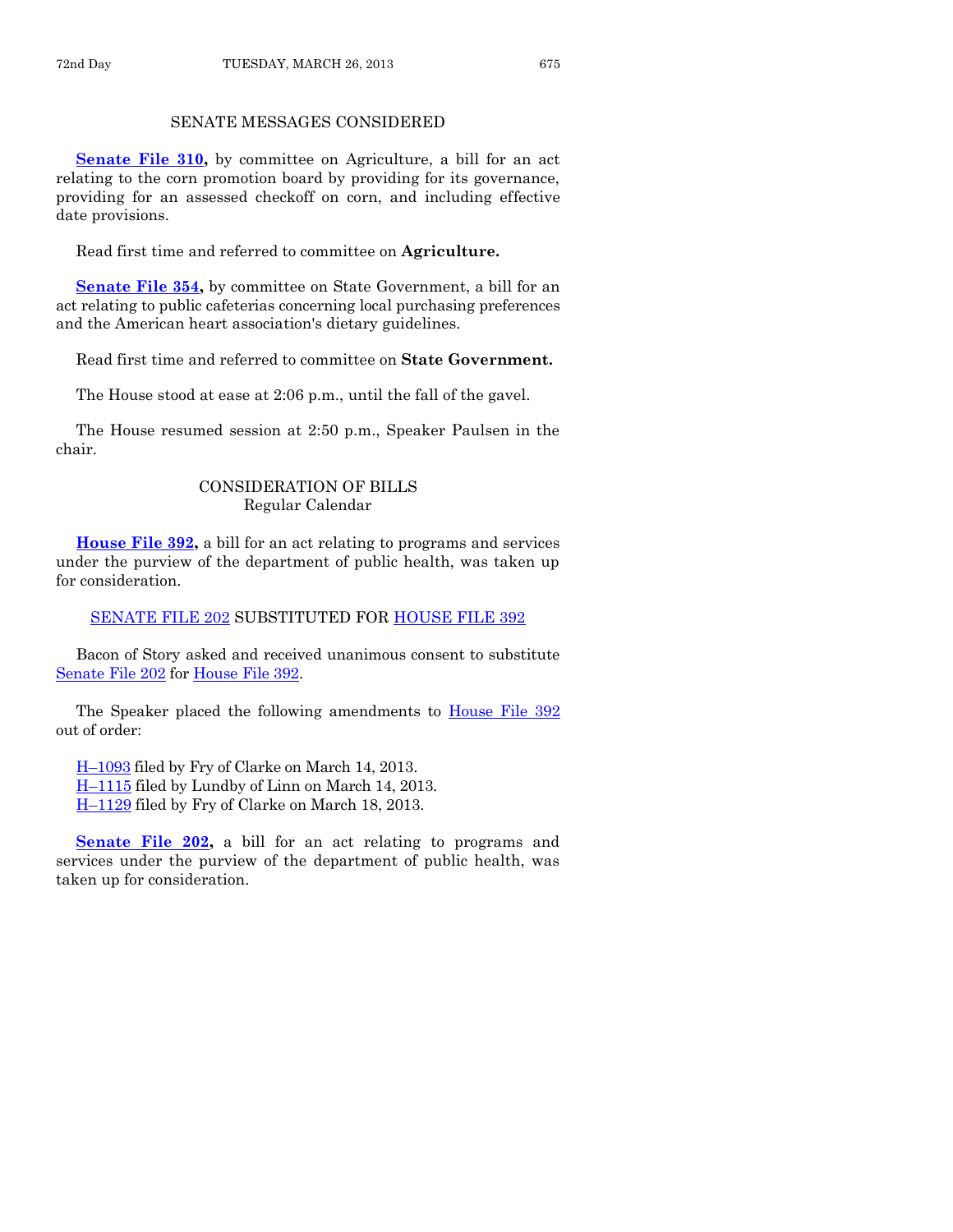Lundby of Linn asked and received unanimous consent to withdraw amendment  $\underline{H-1177}$  $\underline{H-1177}$  $\underline{H-1177}$  filed by him on March 19, 2013.

Fry of Clarke offered amendment H–[1209](http://coolice.legis.state.ia.us/Cool-ICE/default.asp?Category=billinfo&Service=Billbook&frame=1&GA=85&hbill=H1209) filed by him and moved its adoption.

Amendment  $H-1209$  $H-1209$  was adopted.

Bacon of Story moved that the bill be read a last time now and placed upon its passage which motion prevailed and the bill was read a last time.

On the question "Shall the bill pass?" ([S.F. 202\)](http://coolice.legis.state.ia.us/Cool-ICE/default.asp?Category=billinfo&Service=Billbook&frame=1&GA=85&hbill=SF202)

The ayes were, 94:

| Abdul-Samad       | Alons       | Bacon         | Baltimore         |
|-------------------|-------------|---------------|-------------------|
| Baudler           | Bearinger   | Berry         | <b>Byrnes</b>     |
| Cohoon            | Costello    | Cownie        | Dawson            |
| Deyoe             | Dolecheck   | Drake         | Fisher            |
| Forbes            | Forristall  | Fry           | Gaines            |
| Garrett           | Gaskill     | Gassman       | Grassley          |
| Hagenow           | Hall        | Hanson        | Hanusa            |
| Heaton            | Heddens     | Hein          | Hess              |
| Highfill          | Hunter      | Huseman       | Isenhart          |
| Jacoby            | Jorgensen   | Kajtazovic    | Kaufmann          |
| Kearns            | Kelley      | Klein         | Koester           |
| Kressig           | Landon      | Lensing       | Lofgren           |
| Lundby            | Lykam       | Mascher       | Maxwell           |
| McCarthy          | Miller, H.  | Miller, L.    | Moore             |
| Muhlbauer         | Murphy      | Oldson        | Olson, R.         |
| Olson, S.         | Ourth       | Pettengill    | Prichard          |
| Rayhons           | Riding      | Rogers        | Ruff              |
| Running-Marquardt | Salmon      | Sands         | Schultz           |
| Shaw              | Sheets      | Smith, J.     | Smith, M.         |
| Soderberg         | Staed       | Stanerson     | Steckman          |
| Stutsman          | Taylor, R.  | Taylor, T.    | Thede             |
| Thomas            | Upmeyer     | Vander Linden | Wessel-Kroeschell |
| Winckler          | Windschitl  | Wolfe         | Wood              |
| Worthan           | Mr. Speaker |               |                   |
|                   | Paulsen     |               |                   |

The nays were, 2:

Heartsill Watts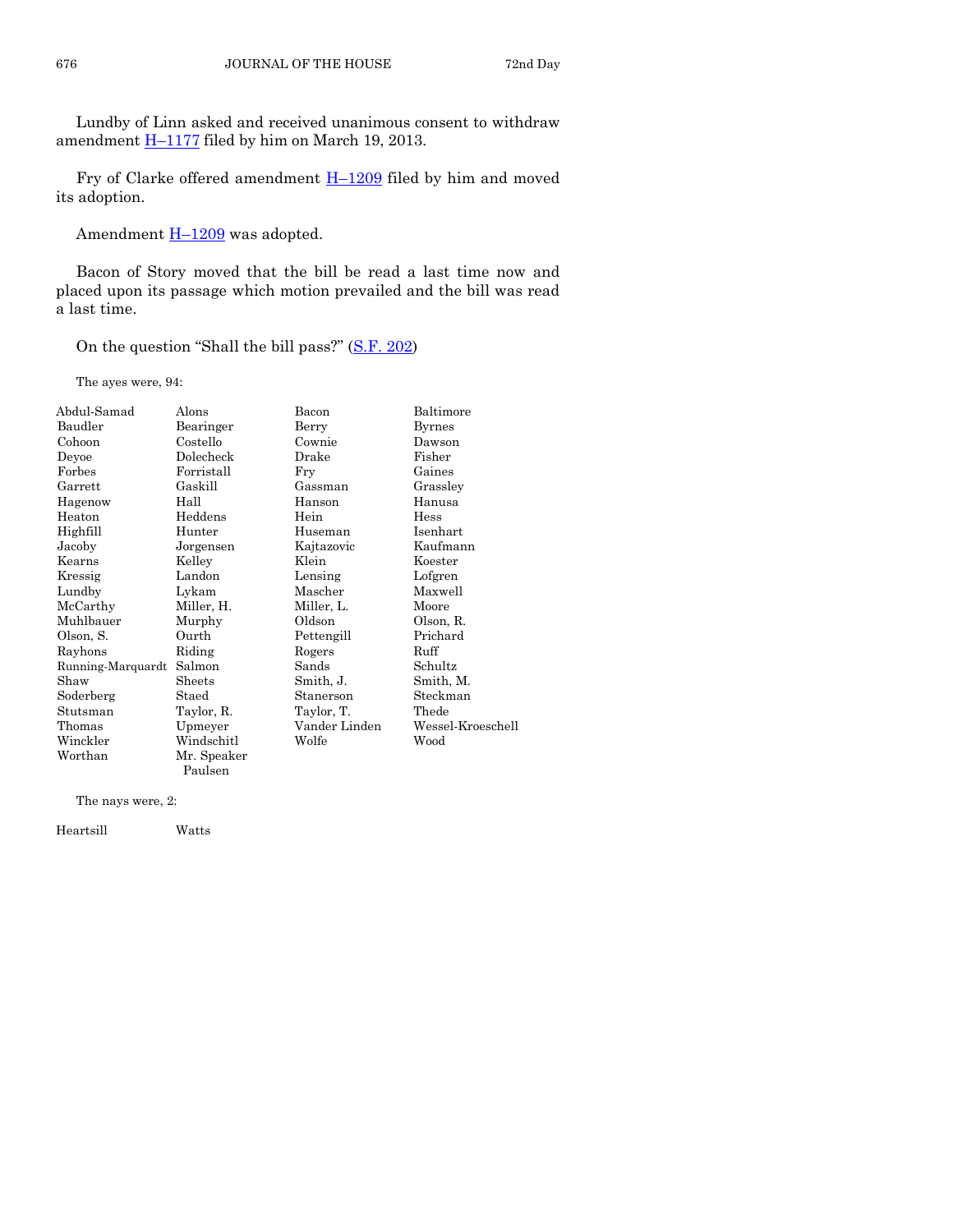Absent or not voting, 4:

Anderson Brandenburg Dunkel Olson, T.

The bill having received a constitutional majority was declared to have passed the House and the title was agreed to.

#### [HOUSE FILE 392](http://coolice.legis.state.ia.us/Cool-ICE/default.asp?Category=billinfo&Service=Billbook&frame=1&GA=85&hbill=HF392) WITHDRAWN

Bacon of Story asked and received unanimous consent to withdraw [House File 392](http://coolice.legis.state.ia.us/Cool-ICE/default.asp?Category=billinfo&Service=Billbook&frame=1&GA=85&hbill=HF392) from further consideration by the House.

**[House File 393,](http://coolice.legis.state.ia.us/Cool-ICE/default.asp?Category=billinfo&Service=Billbook&frame=1&GA=85&hbill=HF393)** a bill for an act relating to the placement of a juvenile on youthful offender status and the prosecution of a juvenile in juvenile or district court, and access to child abuse records by a juvenile court intake officer, was taken up for consideration.

[SENATE FILE 288](http://coolice.legis.state.ia.us/Cool-ICE/default.asp?Category=billinfo&Service=Billbook&frame=1&GA=85&hbill=SF288) SUBSTITUTED FOR [HOUSE FILE 393](http://coolice.legis.state.ia.us/Cool-ICE/default.asp?Category=billinfo&Service=Billbook&frame=1&GA=85&hbill=HF393)

Hess of Clay asked and received unanimous consent to substitute [Senate File 288](http://coolice.legis.state.ia.us/Cool-ICE/default.asp?Category=billinfo&Service=Billbook&frame=1&GA=85&hbill=SF288) for [House File 393.](http://coolice.legis.state.ia.us/Cool-ICE/default.asp?Category=billinfo&Service=Billbook&frame=1&GA=85&hbill=HF393)

**<u>Senate File 288</u>**, a bill for an act relating to the placement of a juvenile on youthful offender status and the prosecution of a juvenile in juvenile or district court, and access to child abuse records by a juvenile court intake officer, was taken up for consideration.

Hess of Clay offered amendment H–[1206](http://coolice.legis.state.ia.us/Cool-ICE/default.asp?Category=billinfo&Service=Billbook&frame=1&GA=85&hbill=H1206) filed by her and moved its adoption.

Amendment  $H-1206$  $H-1206$  was adopted.

Hess of Clay moved that the bill be read a last time now and placed upon its passage which motion prevailed and the bill was read a last time.

On the question "Shall the bill pass?" ([S.F. 288\)](http://coolice.legis.state.ia.us/Cool-ICE/default.asp?Category=billinfo&Service=Billbook&frame=1&GA=85&hbill=SF288)

The ayes were, 96:

Baudler Bearinger Berry Byrnes Cohoon Costello Cownie Dawson

Abdul-Samad Alons Bacon Baltimore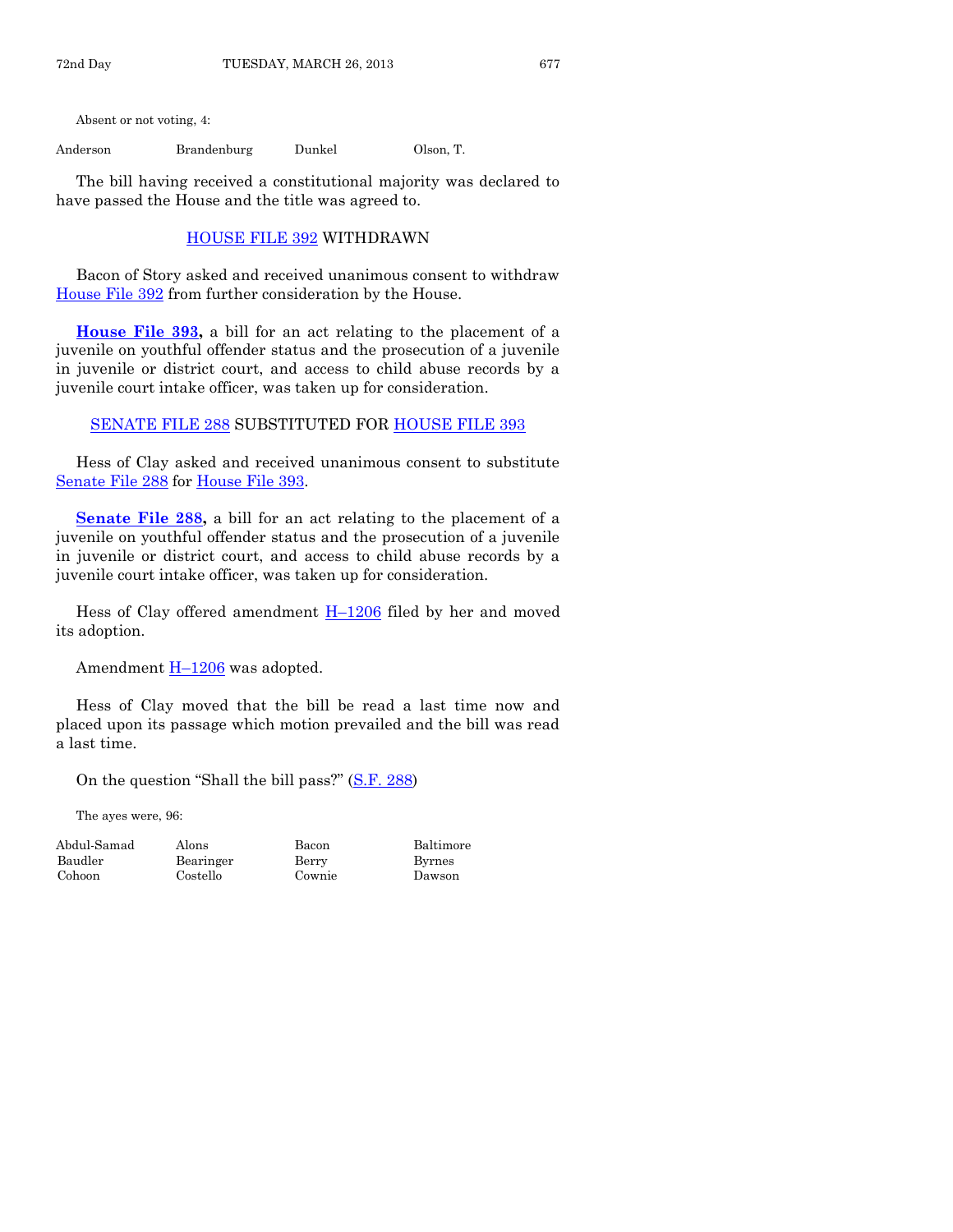| Deyoe          | Dolecheck         | Drake      | Fisher        |
|----------------|-------------------|------------|---------------|
| Forbes         | Forristall        | Fry        | Gaines        |
| $\rm{Garrett}$ | Gaskill           | Gassman    | Grassley      |
| Hagenow        | Hall              | Hanson     | Hanusa        |
| Heartsill      | Heaton            | Heddens    | Hein          |
| Hess           | Highfill          | Hunter     | Huseman       |
| Isenhart       | Jacoby            | Jorgensen  | Kajtazovic    |
| Kaufmann       | Kearns            | Kelley     | Klein         |
| Koester        | Kressig           | Landon     | Lensing       |
| Lofgren        | Lundby            | Lykam      | Mascher       |
| Maxwell        | McCarthy          | Miller, H. | Miller, L.    |
| Moore          | Muhlbauer         | Murphy     | Oldson        |
| Olson, R.      | Olson, S.         | Ourth      | Pettengill    |
| Prichard       | Rayhons           | Riding     | Rogers        |
| Ruff           | Running-Marquardt | Salmon     | Sands         |
| Schultz        | Shaw              | Sheets     | Smith, J.     |
| Smith, M.      | Soderberg         | Staed      | Stanerson     |
| Steckman       | Stutsman          | Taylor, R. | Taylor, T.    |
| Thede          | Thomas            | Upmeyer    | Vander Linden |
| Watts          | Wessel-Kroeschell | Winckler   | Windschitl    |
| Wolfe          | Wood              | Worthan    | Mr. Speaker   |
|                |                   |            | Paulsen       |
|                |                   |            |               |

The nays were, none.

Absent or not voting, 4:

| Anderson | Brandenburg | Dunkel | Olson, T. |
|----------|-------------|--------|-----------|
|----------|-------------|--------|-----------|

The bill having received a constitutional majority was declared to have passed the House and the title was agreed to.

#### [HOUSE FILE 393](http://coolice.legis.state.ia.us/Cool-ICE/default.asp?Category=billinfo&Service=Billbook&frame=1&GA=85&hbill=HF393) WITHDRAWN

Hess of Clay asked and received unanimous consent to withdraw [House File 393](http://coolice.legis.state.ia.us/Cool-ICE/default.asp?Category=billinfo&Service=Billbook&frame=1&GA=85&hbill=HF393) from further consideration by the House.

**[House File 454,](http://coolice.legis.state.ia.us/Cool-ICE/default.asp?Category=billinfo&Service=Billbook&frame=1&GA=85&hbill=HF454)** a bill for an act relating to education by modifying the duties and operations of the department of education, community colleges, the school budget review committee, and local school boards, eliminating a reporting requirement relating to vocational education funds, and including applicability provisions, was taken up for consideration.

Garrett of Warren offered amendment  $H-1083$  $H-1083$  filed by him.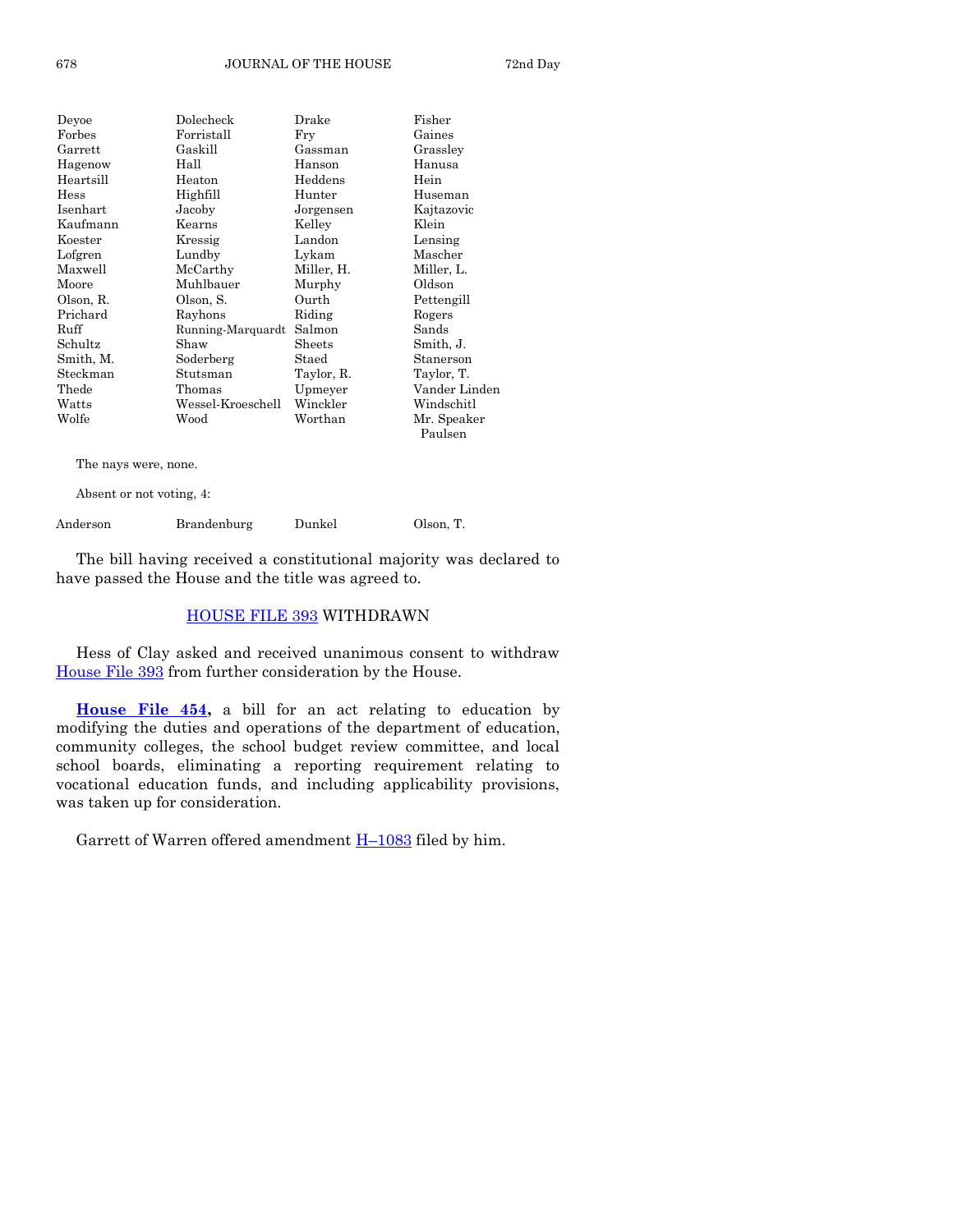Heddens of Story offered amendment H–[1214,](http://coolice.legis.state.ia.us/Cool-ICE/default.asp?Category=billinfo&Service=Billbook&frame=1&GA=85&hbill=H1214) to amendment H–[1083,](http://coolice.legis.state.ia.us/Cool-ICE/default.asp?Category=billinfo&Service=Billbook&frame=1&GA=85&hbill=H1083) filed by her from the floor and moved its adoption.

Amendment  $\underline{H-1214}$ , to amendment  $\underline{H-1083}$ , was adopted.

Garrett of Warren moved the adoption of amendment  $H-1083$ , as amended.

Amendment  $H-1083$ , as amended, was adopted.

Dolecheck of Ringgold asked and received unanimous consent to withdraw amendment  $H-1203$  $H-1203$  filed by him on March 25, 2013.

Pettengill of Benton offered amendment  $H-1068$  $H-1068$  filed by her and moved its adoption.

Amendment **H**-[1068](http://coolice.legis.state.ia.us/Cool-ICE/default.asp?Category=billinfo&Service=Billbook&frame=1&GA=85&hbill=H1068) was adopted.

Winckler of Scott offered amendment  $H-1212$  $H-1212$  filed by her.

Dolecheck of Ringgold offered amendment  $H-1216$ , to amendment H–[1212,](http://coolice.legis.state.ia.us/Cool-ICE/default.asp?Category=billinfo&Service=Billbook&frame=1&GA=85&hbill=H1212) filed by him and Winckler of Scott from the floor and moved its adoption.

Amendment  $H-1216$ , to amendment  $H-1212$ , was adopted.

Winckler of Scott moved the adoption of amendment  $H-1212$ , as amended.

Amendment H-[1212,](http://coolice.legis.state.ia.us/Cool-ICE/default.asp?Category=billinfo&Service=Billbook&frame=1&GA=85&hbill=H1212) as amended, was adopted.

Garrett of Warren moved that the bill be read a last time now and placed upon its passage which motion prevailed and the bill was read a last time.

On the question "Shall the bill pass?"  $(H.F. 454)$  $(H.F. 454)$ 

The ayes were, 95:

| Abdul-Samad | Alons      | Bacon  | Baltimore     |
|-------------|------------|--------|---------------|
| Baudler     | Bearinger  | Berry  | <b>Byrnes</b> |
| Cohoon      | Costello   | Cownie | Dawson        |
| Devoe       | Dolecheck  | Drake  | Fisher        |
| Forbes      | Forristall | Fry    | Gaines        |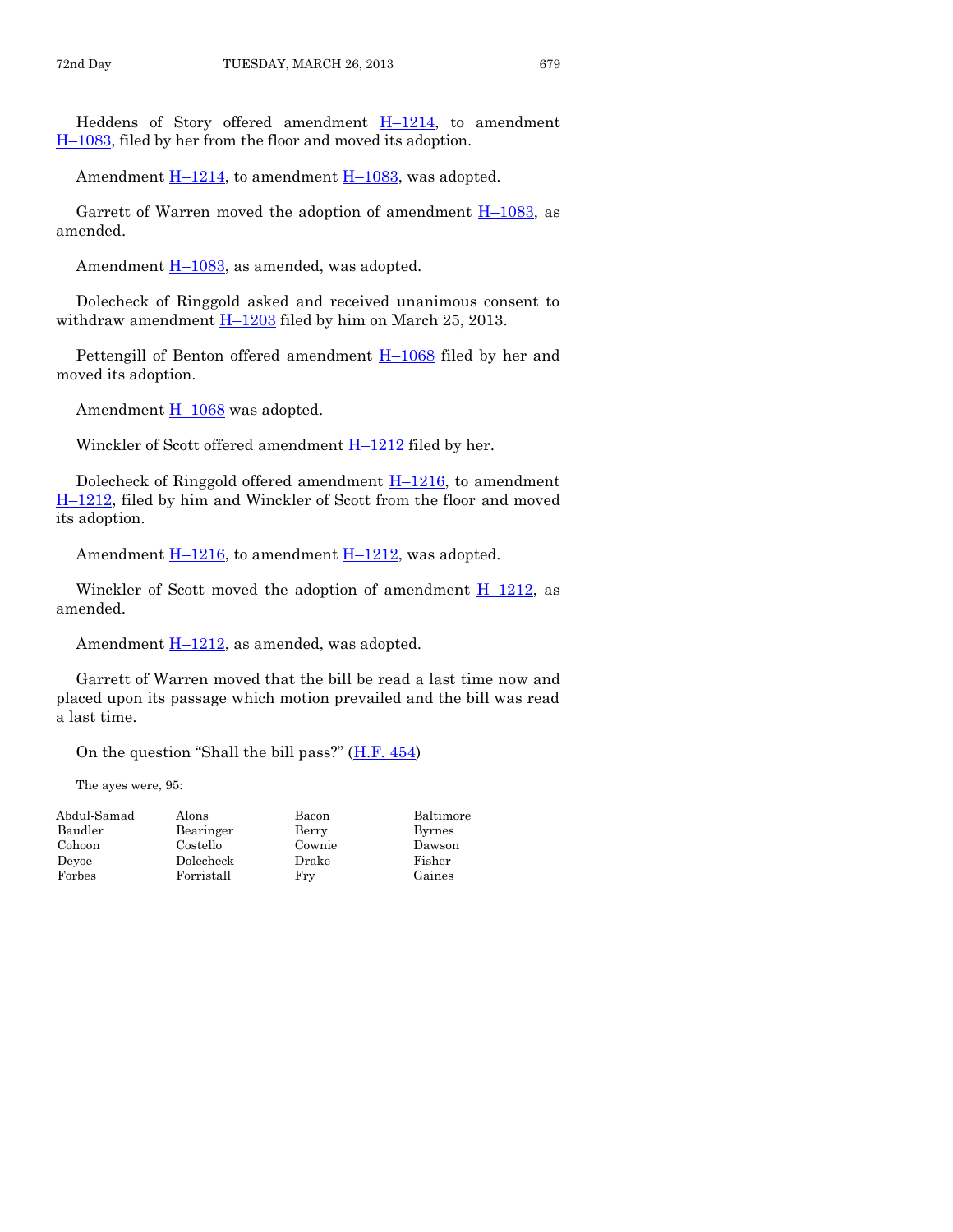| Garrett           | Gaskill    | Gassman       | Grassley  |
|-------------------|------------|---------------|-----------|
| Hagenow           | Hall       | Hanson        | Hanusa    |
| Heaton            | Heddens    | Hein          | Hess      |
| Highfill          | Hunter     | Huseman       | Isenhart  |
| Jacoby            | Jorgensen  | Kajtazovic    | Kaufmann  |
| Kearns            | Kelley     | Klein         | Koester   |
| Kressig           | Landon     | Lensing       | Lofgren   |
| Lundby            | Lykam      | Mascher       | Maxwell   |
| McCarthy          | Miller, H. | Miller, L.    | Moore     |
| Muhlbauer         | Murphy     | Oldson        | Olson, R. |
| Olson, S.         | Ourth      | Pettengill    | Prichard  |
| Rayhons           | Riding     | Rogers        | Ruff      |
| Running-Marquardt | Salmon     | Sands         | Schultz   |
| Shaw              | Sheets     | Smith, J.     | Smith, M. |
| Soderberg         | Staed      | Stanerson     | Steckman  |
| Stutsman          | Taylor, R. | Taylor, T.    | Thede     |
| Thomas            | Upmeyer    | Vander Linden | Watts     |
| Wessel-Kroeschell | Winckler   | Windschitl    | Wolfe     |
| Wood              | Worthan    | Mr. Speaker   |           |
|                   |            | Paulsen       |           |
|                   |            |               |           |

The nays were, 1:

Heartsill

Absent or not voting, 4:

| Anderson | Brandenburg | Dunkel | Olson, T. |
|----------|-------------|--------|-----------|
|          |             |        |           |

The bill having received a constitutional majority was declared to have passed the House and the title, as amended, was agreed to.

**[House File 471,](http://coolice.legis.state.ia.us/Cool-ICE/default.asp?Category=billinfo&Service=Billbook&frame=1&GA=85&hbill=HF471)** a bill for an act relating to the payment of reasonable attorney fees in juvenile court or appellate proceedings relating to a termination of parental rights petition, was taken up for consideration.

Hess of Clay moved that the bill be read a last time now and placed upon its passage which motion prevailed and the bill was read a last time.

On the question "Shall the bill pass?" ([H.F. 471\)](http://coolice.legis.state.ia.us/Cool-ICE/default.asp?Category=billinfo&Service=Billbook&frame=1&GA=85&hbill=HF471)

Costello

The ayes were, 96:

Abdul-Samad Alons Bacon Baltimore Baudler Bearinger Berry Byrnes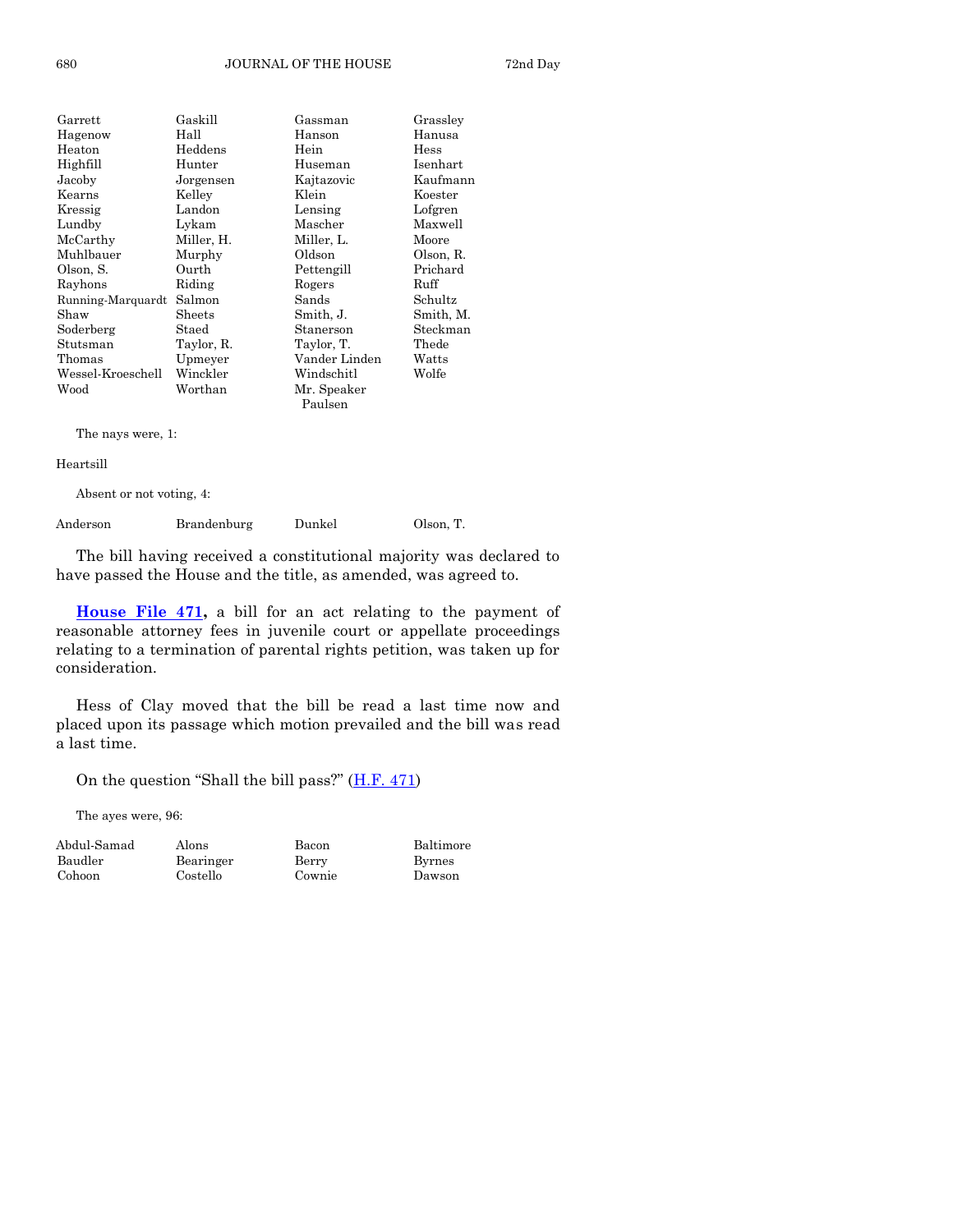| Devoe          | Dolecheck         | Drake      | Fisher        |
|----------------|-------------------|------------|---------------|
| $\rm{Forbes}$  | Forristall        | Fry        | Gaines        |
| $\rm{Garrett}$ | Gaskill           | Gassman    | Grassley      |
| Hagenow        | Hall              | Hanson     | Hanusa        |
| Heartsill      | Heaton            | Heddens    | Hein          |
| $\rm{Hess}$    | Highfill          | Hunter     | Huseman       |
| Isenhart       | Jacoby            | Jorgensen  | Kajtazovic    |
| Kaufmann       | Kearns            | Kelley     | Klein         |
| Koester        | Kressig           | Landon     | Lensing       |
| Lofgren        | Lundby            | Lykam      | Mascher       |
| Maxwell        | McCarthy          | Miller, H. | Miller, L.    |
| Moore          | Muhlbauer         | Murphy     | Oldson        |
| Olson, R.      | Olson, S.         | Ourth      | Pettengill    |
| Prichard       | Rayhons           | Riding     | Rogers        |
| Ruff           | Running-Marquardt | Salmon     | Sands         |
| Schultz        | Shaw              | Sheets     | Smith, J.     |
| Smith, M.      | Soderberg         | Staed      | Stanerson     |
| Steckman       | Stutsman          | Taylor, R. | Taylor, T.    |
| $\rm{The de}$  | Thomas            | Upmeyer    | Vander Linden |
| Watts          | Wessel-Kroeschell | Winckler   | Windschitl    |
| Wolfe          | Wood              | Worthan    | Mr. Speaker   |
|                |                   |            | Paulsen       |

The nays were, none.

Absent or not voting, 4:

Anderson Brandenburg Dunkel Olson, T.

The bill having received a constitutional majority was declared to have passed the House and the title was agreed to.

**[House File 484,](http://coolice.legis.state.ia.us/Cool-ICE/default.asp?Category=billinfo&Service=Billbook&frame=1&GA=85&hbill=HF484)** a bill for an act relating to boiler inspections and including effective date provisions, was taken up for consideration.

Watts of Dallas moved that the bill be read a last time now and placed upon its passage which motion prevailed and the bill was read a last time.

On the question "Shall the bill pass?" ([H.F. 484\)](http://coolice.legis.state.ia.us/Cool-ICE/default.asp?Category=billinfo&Service=Billbook&frame=1&GA=85&hbill=HF484)

The ayes were, 96:

| Abdul-Samad | Alons      | Bacon   | Baltimore     |
|-------------|------------|---------|---------------|
| Baudler     | Bearinger  | Berry   | <b>Byrnes</b> |
| Cohoon      | Costello   | Cownie  | Dawson        |
| Devoe       | Dolecheck  | Drake   | Fisher        |
| Forbes      | Forristall | Fry     | Gaines        |
| Garrett     | Gaskill    | Gassman | Grassley      |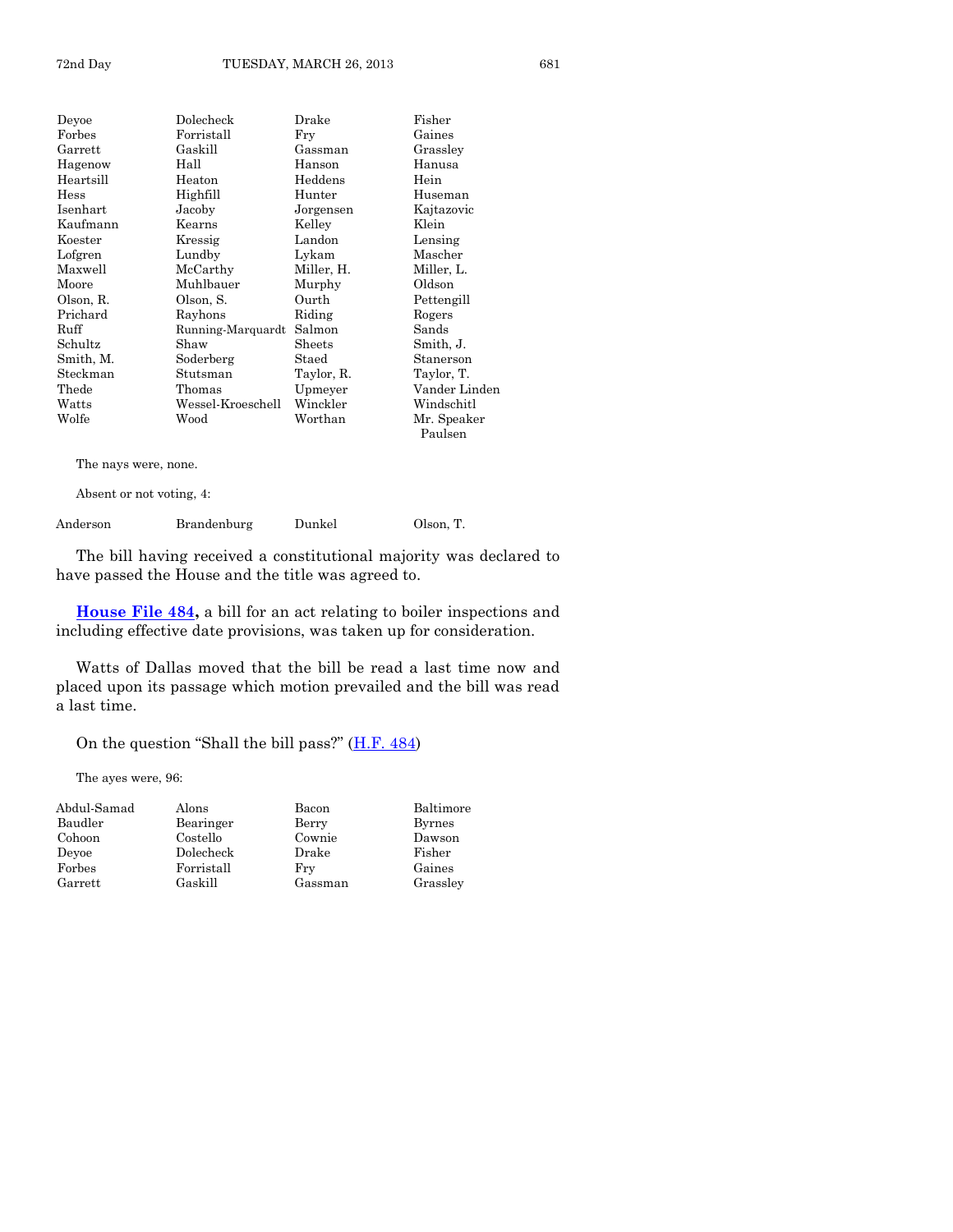| Hagenow       | Hall              | Hanson     | Hanusa        |
|---------------|-------------------|------------|---------------|
| Heartsill     | Heaton            | Heddens    | Hein          |
| $\rm{Hess}$   | Highfill          | Hunter     | Huseman       |
| Isenhart      | Jacoby            | Jorgensen  | Kajtazovic    |
| Kaufmann      | Kearns            | Kelley     | Klein         |
| Koester       | Kressig           | Landon     | Lensing       |
| Lofgren       | Lundby            | Lykam      | Mascher       |
| Maxwell       | McCarthy          | Miller, H. | Miller, L.    |
| Moore         | Muhlbauer         | Murphy     | Oldson        |
| Olson, R.     | Olson, S.         | Ourth      | Pettengill    |
| Prichard      | Rayhons           | Riding     | Rogers        |
| Ruff          | Running-Marquardt | Salmon     | Sands         |
| Schultz       | Shaw              | Sheets     | Smith, J.     |
| Smith, M.     | Soderberg         | Staed      | Stanerson     |
| Steckman      | Stutsman          | Taylor, R. | Taylor, T.    |
| $\rm{The de}$ | Thomas            | Upmeyer    | Vander Linden |
| Watts         | Wessel-Kroeschell | Winckler   | Windschitl    |
| Wolfe         | Wood              | Worthan    | Mr. Speaker   |
|               |                   |            | Paulsen       |
|               |                   |            |               |

The nays were, none.

Absent or not voting, 4:

Anderson Brandenburg Dunkel Olson, T.

The bill having received a constitutional majority was declared to have passed the House and the title was agreed to.

**[House File 538,](http://coolice.legis.state.ia.us/Cool-ICE/default.asp?Category=billinfo&Service=Billbook&frame=1&GA=85&hbill=HF538)** a bill for an act relating to the board of parole, was taken up for consideration.

Alons of Sioux offered amendment  $H-1197$  $H-1197$  filed by him.

Alons of Sioux offered amendment  $H-1207$ , to amendment  $H-1197$ , filed by him and moved its adoption.

Amendment  $H-1207$ , to amendment  $H-1197$ , was adopted.

Alons of Sioux moved the adoption of amendment  $H-1197$ , as amended.

Amendment **H**-[1197,](http://coolice.legis.state.ia.us/Cool-ICE/default.asp?Category=billinfo&Service=Billbook&frame=1&GA=85&hbill=H1197) as amended, was adopted, placing out of order amendment **H**-[1176](http://coolice.legis.state.ia.us/Cool-ICE/default.asp?Category=billinfo&Service=Billbook&frame=1&GA=85&hbill=H1176) filed by Alons of Sioux on March 18, 2013.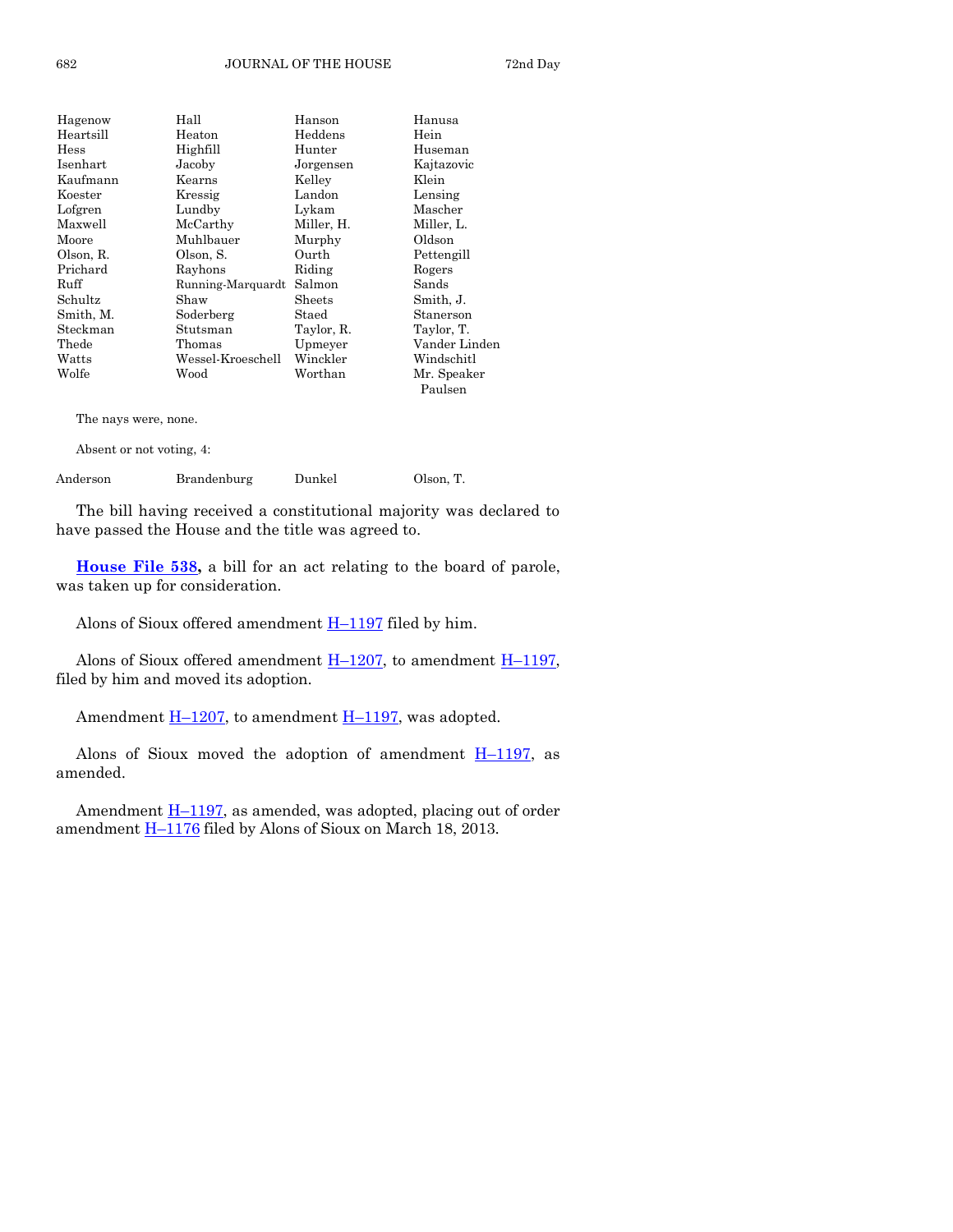Alons of Sioux moved that the bill be read a last time now and placed upon its passage which motion prevailed and the bill was read a last time.

On the question "Shall the bill pass?" ([H.F. 538\)](http://coolice.legis.state.ia.us/Cool-ICE/default.asp?Category=billinfo&Service=Billbook&frame=1&GA=85&hbill=HF538)

The ayes were, 96:

| Abdul-Samad | Alons             | Bacon      | Baltimore              |
|-------------|-------------------|------------|------------------------|
| Baudler     | Bearinger         | Berry      | Byrnes                 |
| Cohoon      | Costello          | Cownie     | Dawson                 |
| Deyoe       | Dolecheck         | Drake      | Fisher                 |
| Forbes      | Forristall        | Fry        | Gaines                 |
| Garrett     | Gaskill           | Gassman    | Grassley               |
| Hagenow     | Hall              | Hanson     | Hanusa                 |
| Heartsill   | Heaton            | Heddens    | Hein                   |
| Hess        | Highfill          | Hunter     | Huseman                |
| Isenhart    | Jacoby            | Jorgensen  | Kajtazovic             |
| Kaufmann    | Kearns            | Kelley     | Klein                  |
| Koester     | Kressig           | Landon     | Lensing                |
| Lofgren     | Lundby            | Lykam      | Mascher                |
| Maxwell     | McCarthy          | Miller, H. | Miller, L.             |
| Moore       | Muhlbauer         | Murphy     | Oldson                 |
| Olson, R.   | Olson, S.         | Ourth      | Pettengill             |
| Prichard    | Rayhons           | Riding     | Rogers                 |
| Ruff        | Running-Marquardt | Salmon     | Sands                  |
| Schultz     | Shaw              | Sheets     | Smith, J.              |
| Smith, M.   | Soderberg         | Staed      | Stanerson              |
| Steckman    | Stutsman          | Taylor, R. | Taylor, T.             |
| Thede       | Thomas            | Upmeyer    | Vander Linden          |
| Watts       | Wessel-Kroeschell | Winckler   | Windschitl             |
| Wolfe       | Wood              | Worthan    | Mr. Speaker<br>Paulsen |

The nays were, none.

Absent or not voting, 4:

| Anderson | Brandenburg | Dunkel | Olson, T. |
|----------|-------------|--------|-----------|
|----------|-------------|--------|-----------|

The bill having received a constitutional majority was declared to have passed the House and the title, as amended, was agreed to.

**[House File 544,](http://coolice.legis.state.ia.us/Cool-ICE/default.asp?Category=billinfo&Service=Billbook&frame=1&GA=85&hbill=HF544)** a bill for an act relating to the Iowa veterans home and providing for the consideration of contributions to support as repayment receipts, was taken up for consideration.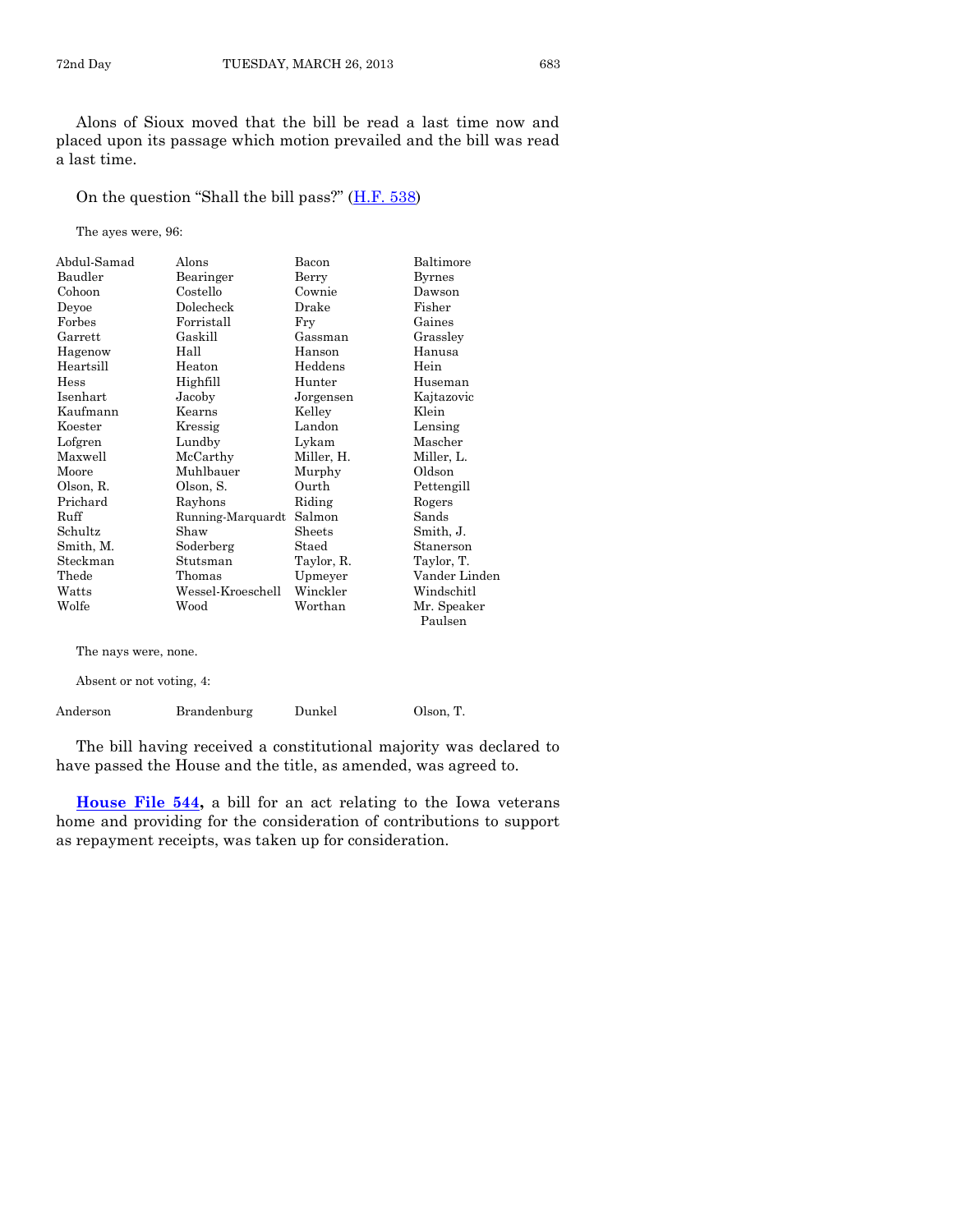Costello of Mills moved that the bill be read a last time now and placed upon its passage which motion prevailed and the bill was read a last time.

On the question "Shall the bill pass?" ([H.F. 544\)](http://coolice.legis.state.ia.us/Cool-ICE/default.asp?Category=billinfo&Service=Billbook&frame=1&GA=85&hbill=HF544)

The ayes were, 95:

| Abdul-Samad              | Alons      | Bacon                  | Baltimore |
|--------------------------|------------|------------------------|-----------|
| Baudler                  | Bearinger  | <b>Byrnes</b>          | Cohoon    |
| Costello                 | Cownie     | Dawson                 | Devoe     |
| Dolecheck                | Drake      | Fisher                 | Forbes    |
| Forristall               | Fry        | Gaines                 | Garrett   |
| Gaskill                  | Gassman    | Grassley               | Hagenow   |
| Hall                     | Hanson     | Hanusa                 | Heartsill |
| Heaton                   | Heddens    | Hein                   | Hess      |
| Highfill                 | Hunter     | Huseman                | Isenhart  |
| Jacoby                   | Jorgensen  | Kajtazovic             | Kaufmann  |
| Kearns                   | Kelley     | Klein                  | Koester   |
| Kressig                  | Landon     | Lensing                | Lofgren   |
| Lundby                   | Lykam      | Mascher                | Maxwell   |
| McCarthy                 | Miller, H. | Miller, L.             | Moore     |
| Muhlbauer                | Murphy     | Oldson                 | Olson, R. |
| Olson, S.                | Ourth      | Pettengill             | Prichard  |
| Rayhons                  | Riding     | Rogers                 | Ruff      |
| Running-Marquardt        | Salmon     | Sands                  | Schultz   |
| Shaw                     | Sheets     | Smith, J.              | Smith, M. |
| Soderberg                | Staed      | Stanerson              | Steckman  |
| Stutsman                 | Taylor, R. | Taylor, T.             | Thede     |
| Thomas                   | Upmeyer    | Vander Linden          | Watts     |
| Wessel-Kroeschell        | Winckler   | Windschitl             | Wolfe     |
| Wood                     | Worthan    | Mr. Speaker<br>Paulsen |           |
|                          |            |                        |           |
| The nays were, none.     |            |                        |           |
| Absent or not voting, 5: |            |                        |           |
| Anderson                 | Berry      | Brandenburg            | Dunkel    |

The bill having received a constitutional majority was declared to have passed the House and the title was agreed to.

Olson, T.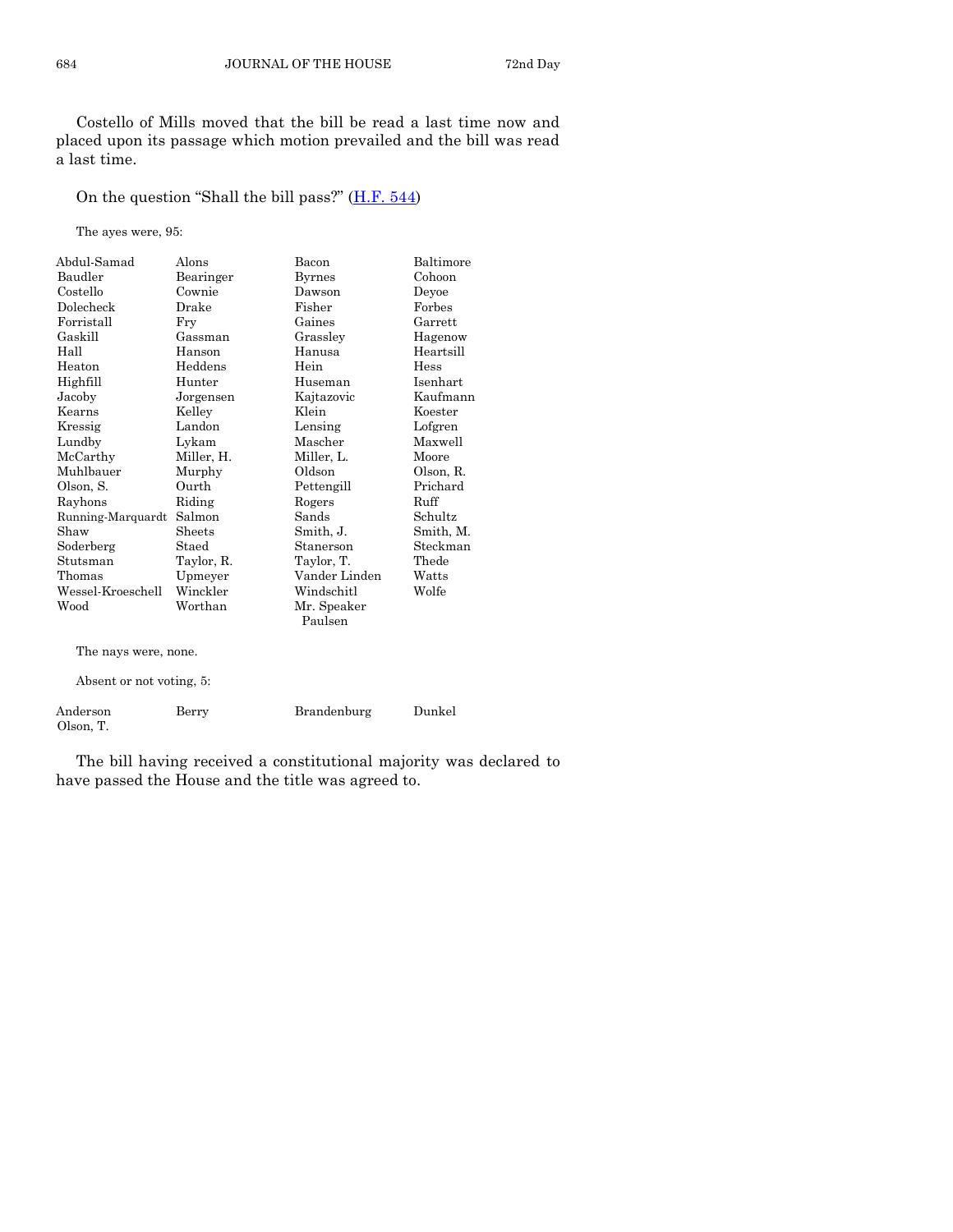#### IMMEDIATE MESSAGES

Upmeyer of Cerro Gordo asked and received unanimous consent that the following bills be immediately messaged to the Senate: **House Files 454, 471, 484, 538, 544** and **Senate Files 202** and **288.**

#### LEAVE OF ABSENCE

Leave of absence was granted during voting as follows:

Dunkel of Dubuque T. Olson of Linn

Anderson of Polk Brandenburg of Pottawattamie

#### [HOUSE FILE 597](http://coolice.legis.state.ia.us/Cool-ICE/default.asp?Category=billinfo&Service=Billbook&frame=1&GA=85&hbill=HF597) REFERRED

The Speaker announced that [House File 597,](http://coolice.legis.state.ia.us/Cool-ICE/default.asp?Category=billinfo&Service=Billbook&frame=1&GA=85&hbill=HF597) previously placed on the **calendar** was referred to committee on **Ways and Means**.

#### SUBCOMMITTEE ASSIGNMENTS

#### **[House File 584](http://coolice.legis.state.ia.us/Cool-ICE/default.asp?Category=billinfo&Service=Billbook&frame=1&GA=85&hbill=HF584)**

Ways and Means: Baltimore, Chair; Moore and Thomas.

#### **[Senate File 304](http://coolice.legis.state.ia.us/Cool-ICE/default.asp?Category=billinfo&Service=Billbook&frame=1&GA=85&hbill=SF304)**

Public Safety: Worthan, Chair; Kressig and Sands.

#### **[Senate File 393](http://coolice.legis.state.ia.us/Cool-ICE/default.asp?Category=billinfo&Service=Billbook&frame=1&GA=85&hbill=SF393)**

Human Resources: Forristall, Chair; Fry and Wessel-Kroeschell.

#### HOUSE STUDY BILL SUBCOMMITTEE ASSIGNMENT

#### **[House Study Bill 229](http://coolice.legis.state.ia.us/Cool-ICE/default.asp?Category=billinfo&Service=Billbook&frame=1&GA=85&hbill=HSB229)**

Appropriations: Heaton, Chair; Heddens and Koester.

#### COMMITTEE RECOMMENDATIONS

MR. SPEAKER: The Chief Clerk of the House respectfully reports that the following committee recommendations have been received and are on file in the office of the Chief Clerk:

> CARMINE BOAL Chief Clerk of the House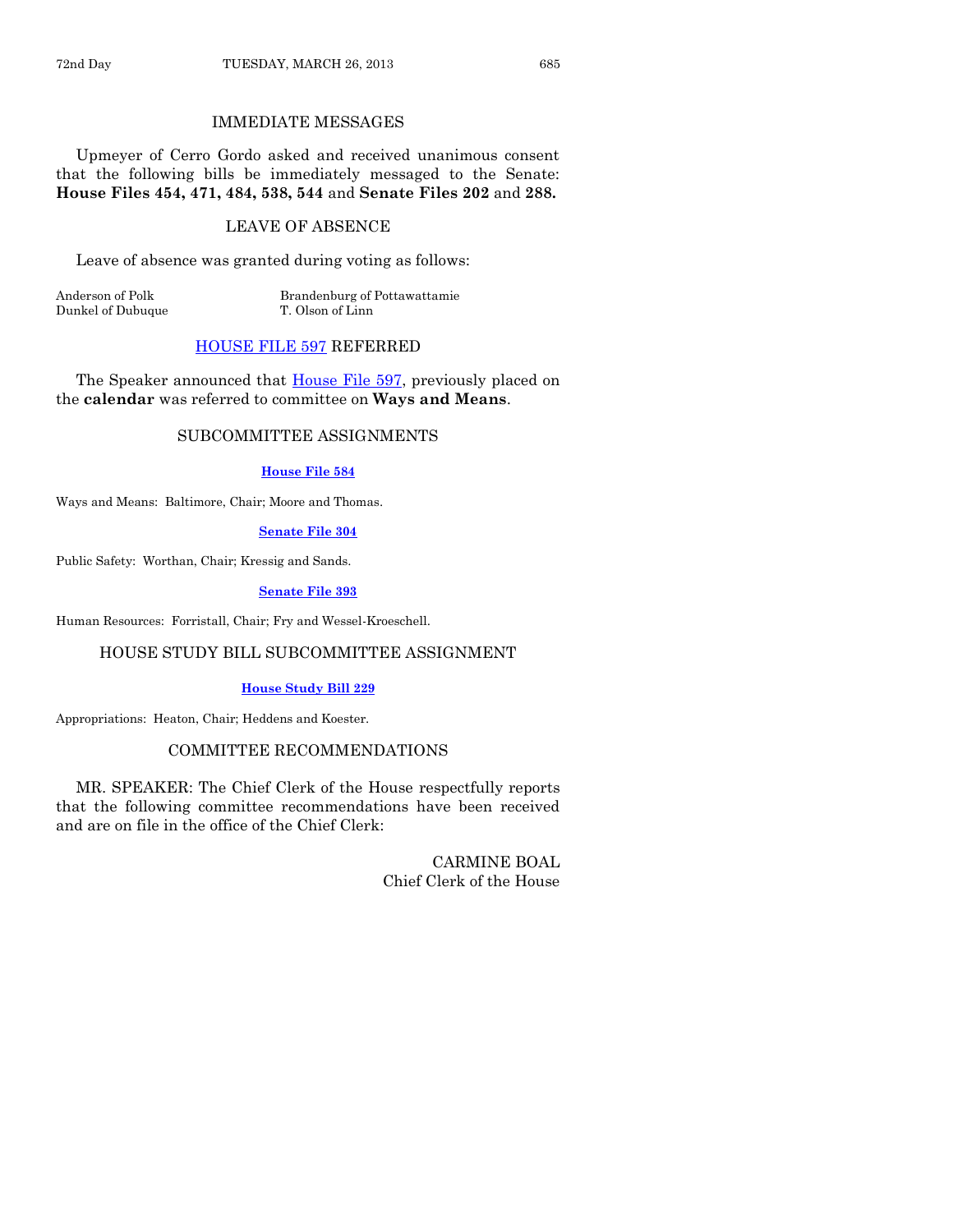#### COMMITTEE ON APPROPRIATIONS

**Committee Bill** (Formerly [House File 280\),](http://coolice.legis.state.ia.us/Cool-ICE/default.asp?Category=billinfo&Service=Billbook&frame=1&GA=85&hbill=HF280) relating to the war orphans educational assistance fund by transferring the moneys in the fund to the veterans trust fund and transferring duties for providing educational assistance to orphaned children of veterans to the commission on veterans affairs.

Fiscal Note: **No**

Recommendation: **Amend and Do Pass** March 26, 2013.

**Committee Bill** (Formerly [House Study Bill 221\)](http://coolice.legis.state.ia.us/Cool-ICE/default.asp?Category=billinfo&Service=Billbook&frame=1&GA=85&hbill=HSB221), appropriating federal funds made available from federal block grants and other nonstate sources, allocating portions of federal block grants, and providing procedures if federal funds are more or less than anticipated or if federal block grants are more or less than anticipated and including effective date and retroactive applicability provisions.

Fiscal Note: **No**

Recommendation: **Do Pass** March 26, 2013.

#### COMMITTEE ON COMMERCE

**[Senate File 182,](http://coolice.legis.state.ia.us/Cool-ICE/default.asp?Category=billinfo&Service=Billbook&frame=1&GA=85&hbill=SF182)** a bill for an act relating to credit for reinsurance, including transition, applicability, and effective date provisions.

Fiscal Note: **No**

Recommendation: **Do Pass** March 26, 2013.

**[Senate File 189,](http://coolice.legis.state.ia.us/Cool-ICE/default.asp?Category=billinfo&Service=Billbook&frame=1&GA=85&hbill=SF189)** a bill for an act relating to a risk management framework for insurers and insurance groups and including penalty and applicability provisions.

Fiscal Note: **No**

Recommendation: **Do Pass** March 26, 2013.

#### COMMITTEE ON EDUCATION

**[Senate File 332,](http://coolice.legis.state.ia.us/Cool-ICE/default.asp?Category=billinfo&Service=Billbook&frame=1&GA=85&hbill=SF332)** a bill for an act related to the administration of the national guard educational assistance program.

Fiscal Note: **No**

Recommendation: **Do Pass** March 26, 2013.

**[Senate File 338,](http://coolice.legis.state.ia.us/Cool-ICE/default.asp?Category=billinfo&Service=Billbook&frame=1&GA=85&hbill=SF338)** a bill for an act requiring background checks for school employees.

Fiscal Note: **No**

Recommendation: **Do Pass** March 26, 2013.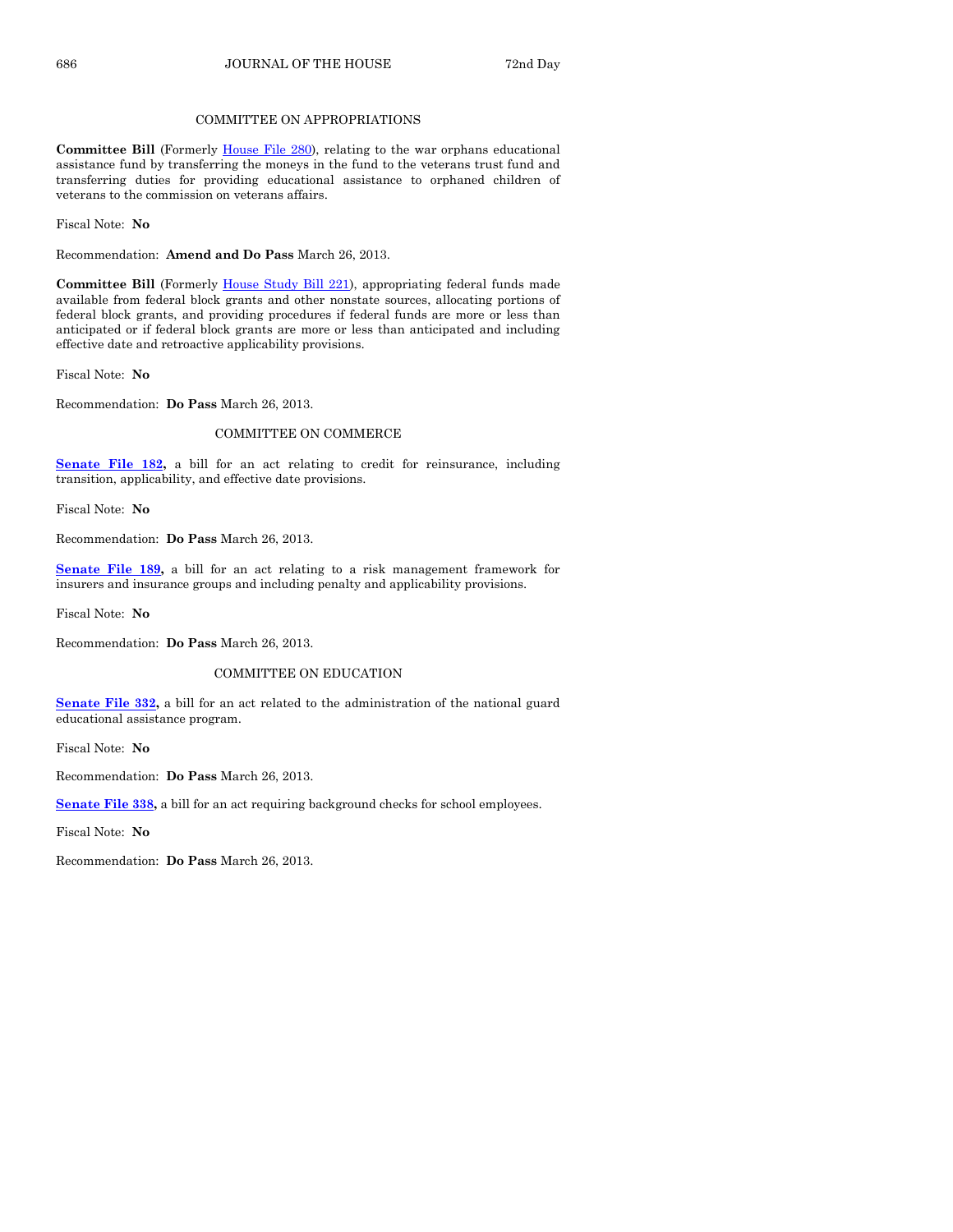#### COMMITTEE ON JUDICIARY

**[Senate File 142,](http://coolice.legis.state.ia.us/Cool-ICE/default.asp?Category=billinfo&Service=Billbook&frame=1&GA=85&hbill=SF142)** a bill for an act providing that certain activities relating to business opportunity promotions are unlawful practices punishable as consumer fraud and making a penalty applicable.

Fiscal Note: **No**

Recommendation: **Do Pass** March 26, 2013.

**[Senate File 362](http://coolice.legis.state.ia.us/Cool-ICE/default.asp?Category=billinfo&Service=Billbook&frame=1&GA=85&hbill=SF362)**, a bill for an act relating to the use of the term relative in child in need of assistance and termination of parental rights proceedings.

Fiscal Note: **No**

Recommendation: **Do Pass** March 26, 2013.

#### COMMITTEE ON WAYS AND MEANS

**Committee Bill** (Formerly [House File 473\)](http://coolice.legis.state.ia.us/Cool-ICE/default.asp?Category=billinfo&Service=Billbook&frame=1&GA=85&hbill=HF473), relating to the requirements and administration of the targeted jobs withholding credit pilot project and including applicability provisions.

Fiscal Note: **No**

Recommendation: **Do Pass** March 26, 2013.

**Committee Bill** (Formerly [House File 581\)](http://coolice.legis.state.ia.us/Cool-ICE/default.asp?Category=billinfo&Service=Billbook&frame=1&GA=85&hbill=HF581), relating to the licensure of ambulatory surgical centers, providing for fees to be considered repayment receipts, providing penalties, and including effective date provisions.

Fiscal Note: **No**

Recommendation: **Do Pass** March 26, 2013.

Committee Bill (Formerly [House File 585\)](http://coolice.legis.state.ia.us/Cool-ICE/default.asp?Category=billinfo&Service=Billbook&frame=1&GA=85&hbill=HF585), relating to the innovation fund investment tax credit by modifying the tax credit and the authority and duties of the Iowa innovation corporation relating to the tax credit, and including effective date and retroactive applicability provisions.

Fiscal Note: **No**

Recommendation: **Do Pass** March 26, 2013.

#### RESOLUTION FILED

**[H.R. 33,](http://coolice.legis.state.ia.us/Cool-ICE/default.asp?Category=billinfo&Service=Billbook&frame=1&GA=85&hbill=HR33)** by Heartsill, a resolution recognizing Knoxville as the birthplace of the Iowa State Flag.

Laid over under **Rule 25.**